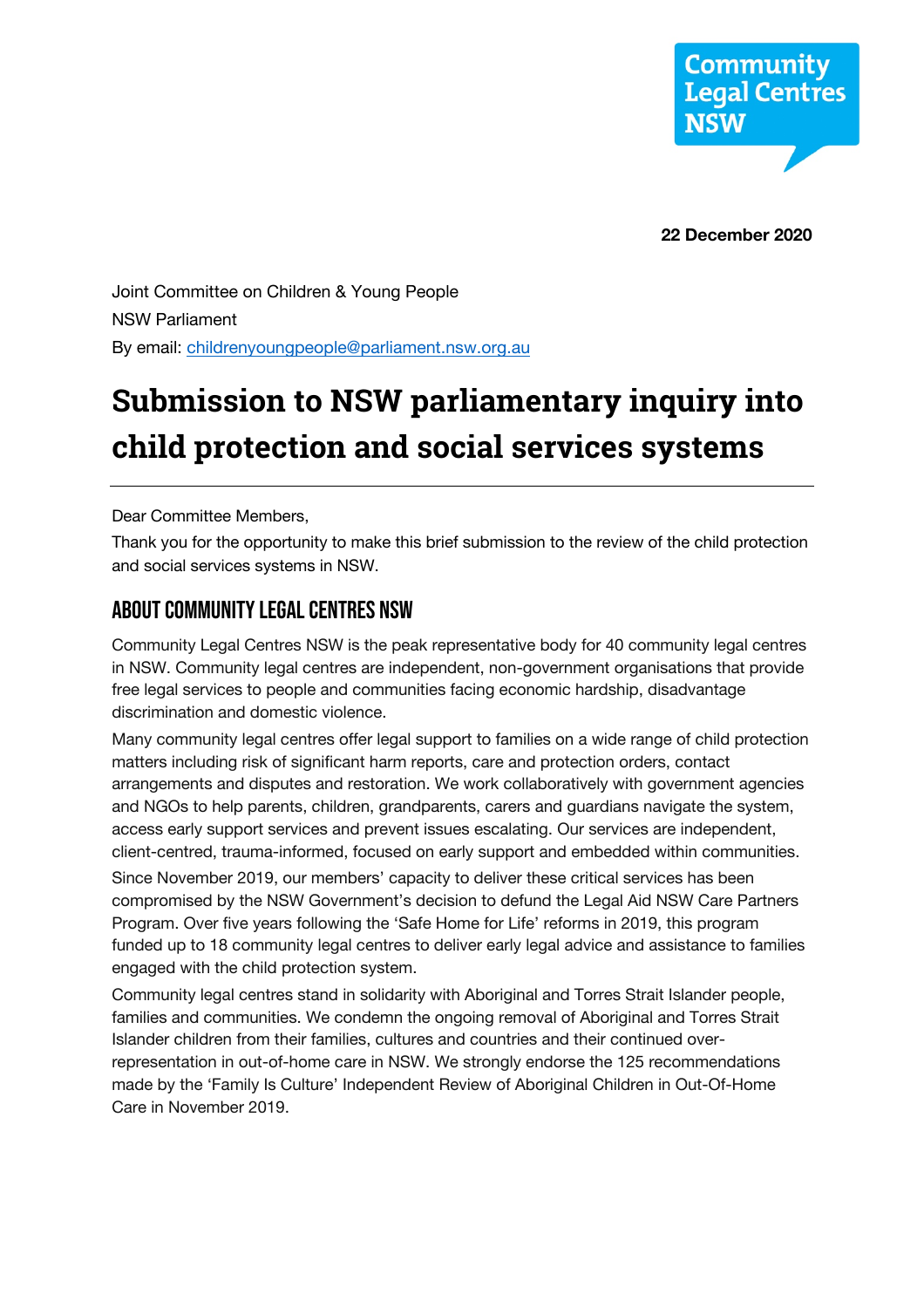# General comments

Since 2014, reforms to child protection laws and Department of Communities and Justice (DCJ) policies have prioritised providing early support to families to help them keep their children safe at home and reducing the number of matters heard in the Children's Court. Despite the stated commitment to early support and family preservation, child protection expenditure remains crisis driven. <sup>1</sup> At the same time reforms, including amendments to the *Children & Young Person's (Care and Protection Act) 1998* in 2018, have elevated adoption and guardianship up the hierarchy of child placements.

In 2017-18 the NSW Government spent \$2.2 billion on child protection. Of this, 54% (\$1.2 billion) was spent on out-of-home care, permanency support, guardianship and adoption and just 6.8% (\$149.5 million) on early support and prevention.<sup>2</sup> NCOSS notes that the NSW Budget for 2020-21 invested no new money in child protection and 'failed to make substantive investments in early intervention.'3

Despite repeated attempts at reform and countless government and independent inquiries, the child protection system in NSW remains broken. Aboriginal and Torres Strait Islander children remain grossly over-represented, making up 34% of children in out-of-home care.<sup>4</sup> Parents who were removed from their families as children continue to have their children removed at disproportionate rates. And the 'care-criminalisation' cycle continues unabated.<sup>5</sup>

In the last five years alone, a plethora of reviews have made hundreds of recommendations about how to reorient the child protection system towards early support, prevention and family preservation, including:

- Independent Review of Out of Home Care ('Tune' review) (2016)
- NSW Parliament's General Purpose Standing Committee No. 2 Inquiry into Child Protection (2017)
- Statutory review of the *Children & Young Persons (Care & Protection) Act 1998* (2018)
- Independent Review of Aboriginal Children in Out-of-Home Care ('Family Is Culture' Review) (2020)

While we welcome the interest in this very important issue, we are concerned that unless the Government begins to take seriously and implement recommendations that have already been made, this inquiry may have little fruitful outcome. In particular, we are deeply disappointed by the NSW Government's lacklustre response to the Family Is Culture Review. Urgent action is needed to ensure the experiences of the children whose stories informed the review are not repeated. The solutions are clear. No further reviews are needed.

As such, this short submission recommends the NSW Government immediately:

- **1. Fund and implement the 125 recommendations from the Family Is Culture Review, prioritising legislative reforms.**
- **2. Provide adequate, recurrent funding to Aboriginal-controlled and communitybased independent legal services, to assist families navigating the child protection system.**

<sup>&</sup>lt;sup>1</sup> David Tune AO (2018), *Independent Review of Out of Home Care in New South Wales: Final Report* <sup>2</sup> New South Wales Legislative Council (2017), *Final Report - Child Protection*. GPSC No. 2, Report 46.

<sup>&</sup>lt;sup>3</sup> NCOSS NSW Budget 2020-21 Analysis: Child Protection: https://www.ncoss.org.au/nsw-budget-2020-21analysis-child-protection/.

<sup>4</sup> Davis, M (2019), *Family Is Culture Review Report.* https://www.familyisculture.nsw.gov.au/. 5 Ibid.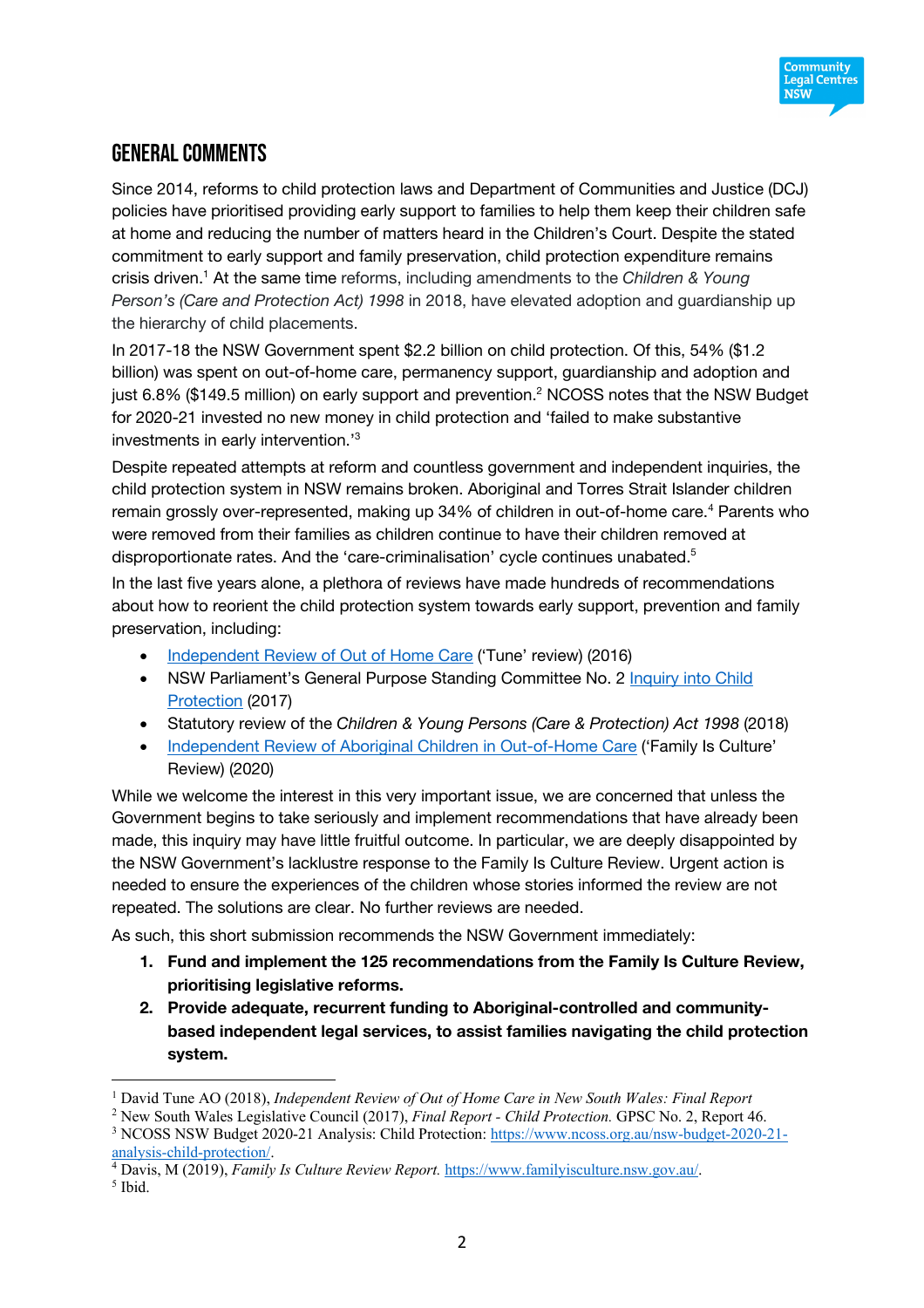

# **1. Immediately fund and implement the 125 recommendations from the Family Is Culture review, prioritising legislative reforms**

The Family Is Culture Review was unprecedented. Commissioned as a result of sustained community advocacy and conducted over nearly three years by a largely Aboriginal team, the final report reflects the lived experiences of Aboriginal people, families and communities forced into contact with the child protection system in NSW. Its 125 recommendations present a clear and comprehensive blueprint for further structural, legislative, policy and practice reforms to reduce the over-representation of Aboriginal children in the system – with a central focus on self-determination, transparency and early intervention.

#### 1.1. Self-determination

Recognising and giving effect to the right to self-determination for Aboriginal and Torres Strait Islander people and communities is a central theme in the Family Is Culture Review. Under international law, the right to self-determination is the right to freely determine political status and economic, social and cultural destiny. Drawing on recommendations from the Bringing Them Home report, the Family is Culture review notes that meaningful, 'strong form' selfdetermination involves the devolution of power from the state to Indigenous peoples.

Despite using the language of partnership and empowerment, the NSW Government continues to fall short on self-determination, particularly in the context of child protection. This ongoing failure is reflected in its response to the Family Is Culture Review's recommendations:

- During the seven months in which it developed its response to the Family Is Culture Review, the NSW Government failed to engage with Aboriginal communities.
- Establishing the Aboriginal Knowledge Circle by Ministerial appointment will not progress meaningful self-determination.

Aboriginal and Torres Strait Islander people and communities must drive the reform process. What is needed is a genuine process to empower Aboriginal communities to develop and deliver culturally safe and effective responses to at risk children and families. **As a first step, the Family Is Culture Review calls on the NSW Government to engage with Aboriginal communities, child-protection and legal peaks to develop a shared understanding of selfdetermination in the child protection context (Recommendation 6).**

#### 1.2. System oversight

Community Legal Centres NSW supports the Family Is Culture Review's recommendations for greater oversight and accountability of the child protection system NSW. However, we share concerns that the Government's response to create an identified Aboriginal Deputy Children's Guardian within the Office of the Children's Guardian does not deliver the comprehensive system oversight it recommended.

The Children's Guardian oversees out-of-home care in NSW. While this is an important function, out-of-home care is just one part of a large and complex system, which encompasses early intervention and family support, the Children's Court, foster care, guardianship arrangements, family preservation, restoration and adoption. Providing oversight for one element at the system's acute stage typifies a fragmented and disingenuous approach that is unlikely to have a real impact on reducing the number of Aboriginal children removed from their families and placed into care.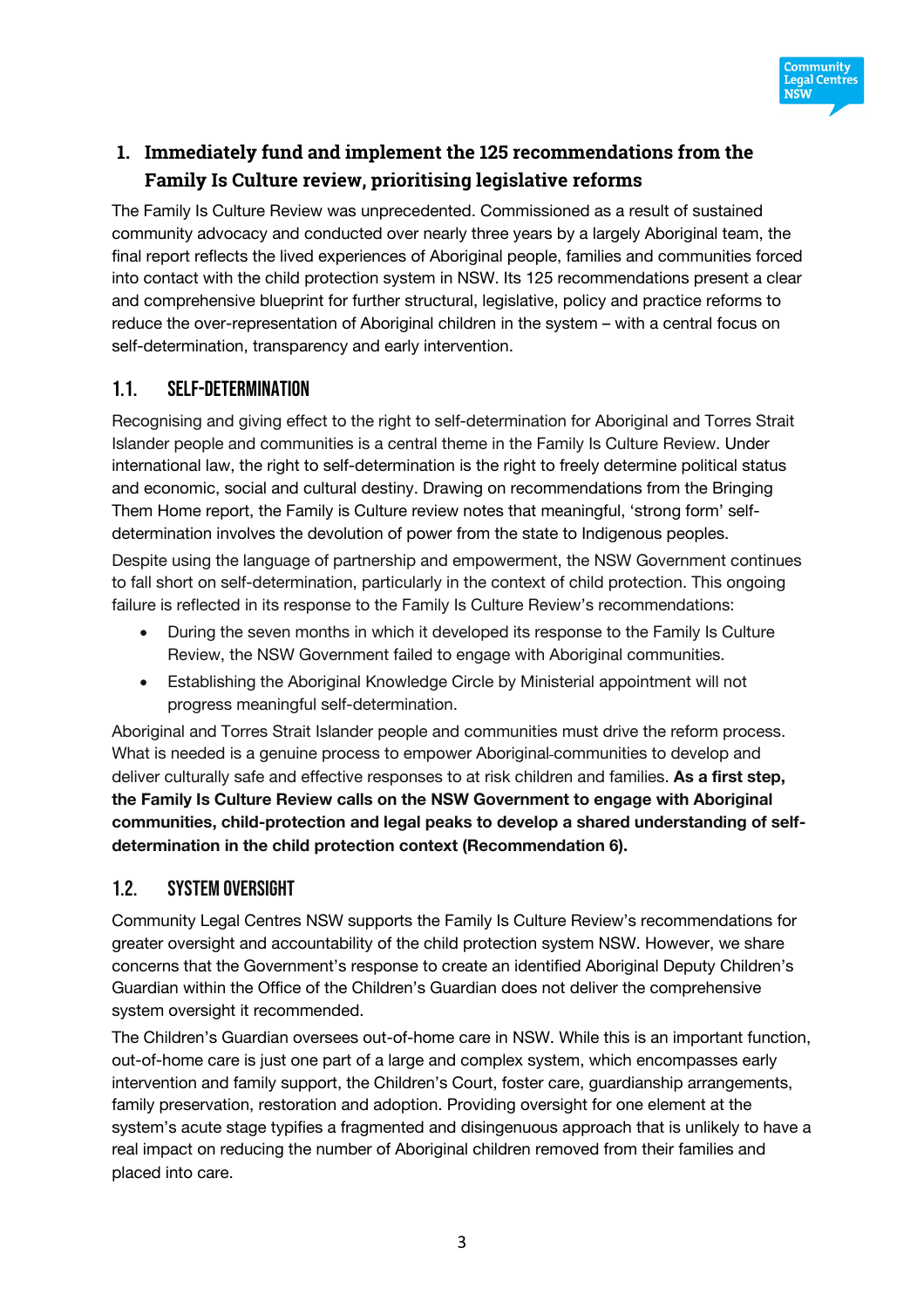

Reducing the number of Aboriginal children entering care requires targeted support for and investment in the critical, early stages of the child protection system, as well as independent oversight of child protection casework culture and practice at DCJ and across the funded nongovernment sector. The Family Is Culture review concluded these outcomes could best be achieved by establishing an independent Aboriginal statutory authority with the powers and resources to provide public accountability and oversight on behalf of Aboriginal children, families and communities, across the child protection system (including child protection and out-of-home care), in order to address compliance issues identified by the review (Recommendation 9).

## 1.3. Legislative reform

Legislative reform is the focus of many recommendations from the Family Is Culture Review. This includes multiple critical reforms to the *Children & Young Persons (Care and Protection) Act 1998,* which focus on mandating the provision of early supports to Aboriginal children and their families (recommendations 25 and 26), strengthening safeguards against unwarranted removal (recommendation 54), and enforcing the proper application of the Aboriginal and Torres Strait Islander Child Placement Principle (recommendations 71 -75, 82). These reforms are essential to addressing known failings in the current system that result in the unacceptable overrepresentation of Aboriginal and Torres Strait Islander children in out-of-home care in NSW.

In addition, the Family Is Culture Review addresses the significant concerns surrounding the adoption of Aboriginal children into non-Aboriginal families, which for many represents a final and irreparable separation from family, country and culture. The Family Is Culture Review cites clear evidence of the intergenerational harms caused by this practice. It recommends the immediate amendment of the *Adoption Act*, to end the adoption of Aboriginal children from outof-home care (recommendation 121).

Delaying the consideration of these recommendations to 2024 (beyond the life of the current Parliament) as proposed in the NSW Government's response, is unacceptable. **We recommend the NSW Government immediately commence a process, which involves Aboriginal stakeholders in consultation, drafting and reviewing, to implement the full suite of legislative reforms recommended by the Family Is Culture Review.**

## 1.4. The NSW Government's response

At just six pages long, the NSW Government's response does not adequately engage with the Review's detailed findings or specifically address any of its extensive recommendations. The measures announced (the appointment of a Deputy Children's Guardian as an identified position, the formation of an advisory group appointed by the Minister and an internal Departmental 'Aboriginal Outcomes Taskforce' to work with Aboriginal organisations and communities to implement reforms) do not clearly or directly link to specific recommendations. This makes it difficult to understand which recommendations government is acting on and which it is choosing to ignore. In some cases, the response fails to make clear whether announced measures are new or simply an exercise in rebranding or repurposing existing structures and processes (for example the 'Aboriginal Outcomes Taskforce' that will oversee reform implementation).

We remain deeply concerned the government has not supported or prioritised key reforms. Perhaps most crucially, neither the government's response nor its 2020-21 Budget, identifies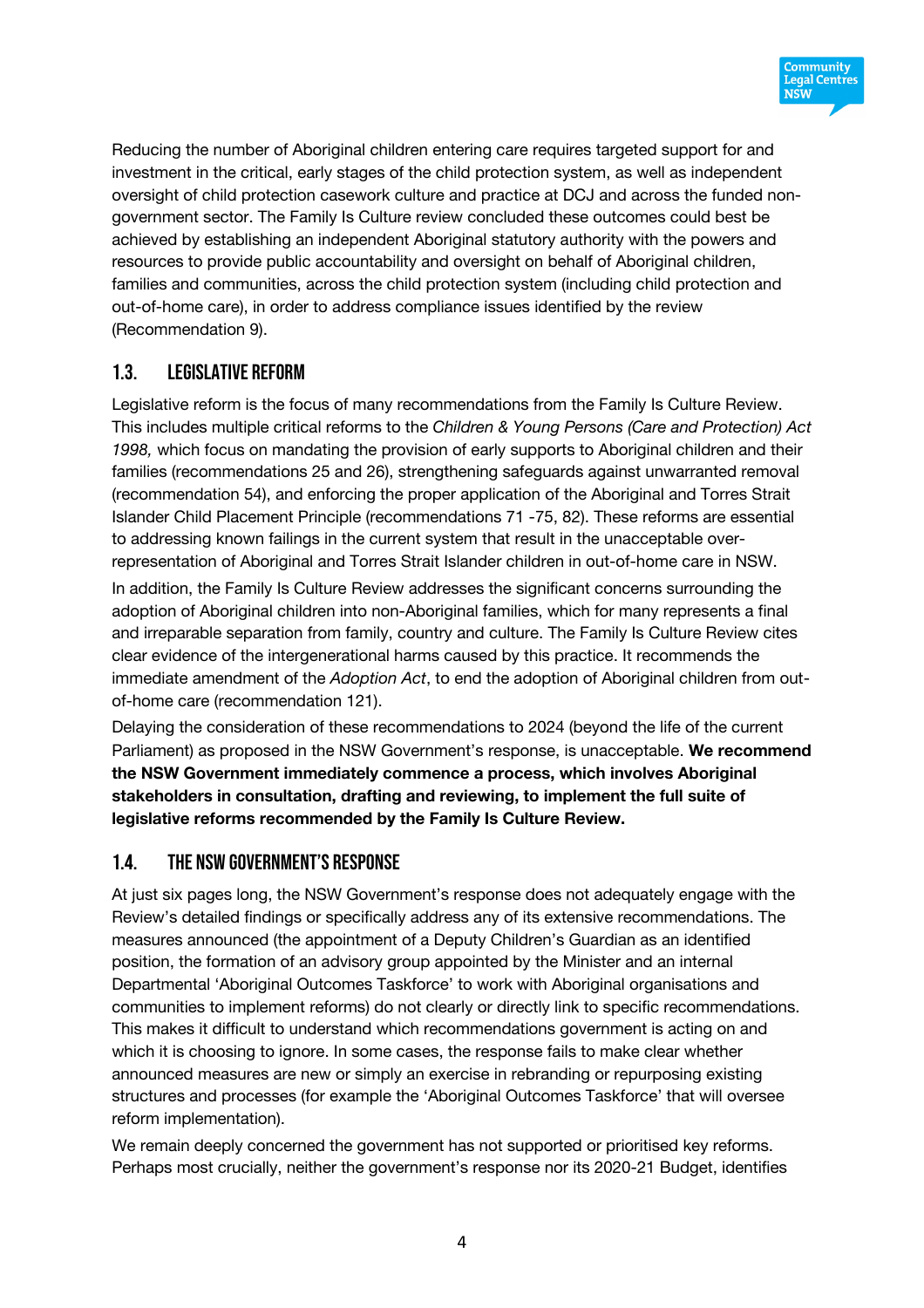

whether or how much funding it will allocate to implementing the Review's recommendations this year or in future years.

**To meet the threshold for basic transparency, the NSW Government must immediately release a detailed breakdown of its response to each of the Family Is Culture Review's 125 recommendations. The breakdown must make clear: whether the government accepts or rejects the recommendation, what action it plans to take in response, if any; and how much funding it will allocate to implementation, if it cannot be incorporated into existing program funding.** 

## **2. Significantly expand funding for community-based, independent legal assistance services for families navigating the child protection system**

There is a considerable power imbalance between the parents of children involved in the child protection system and staff employed DCJ or non-government out-of-home care providers. For many Aboriginal parents and families, this imbalance is heightened by past personal experience of the child protection system and intergenerational trauma arising from the history of government intervention in Aboriginal people's lives and communities.

The Family Is Culture Review found that without access to free, independent, culturally safe supports, including legal advice and assistance, many Aboriginal families experience disempowerment and difficulties engaging with the system. This finding accords with the experience of many child protection lawyers and advocates in the community legal centre sector who support Aboriginal and non-Aboriginal families to navigate the child protection system.

To address this, the Family Is Culture Review recommended the NSW Government prioritise funding for Aboriginal-controlled services providers. It also recommended sustained funding for community legal centres and Family Violence Prevention Legal Services to ensure Aboriginal families have access to free, independent legal advice and support (see recommendations 29 and 52 in particular).

Between 2014 and October 2019, many community legal centres, including specialist services such as Wirringa Baiya Aboriginal Women's Legal Centre, Women's Legal Service NSW and Intellectual Disability Rights Service, as well as geographically based community legal centres, received dedicated funding through the NSW Legal Aid Care Partners Program. This funding enabled 'Care Partners' to deliver legal advice and assistance to families engaged with the child protection system. Services included supporting families to:

- understand the child protection system and DCJ's role and responsibilities within it, and to prepare for case planning and Family Group Conferencing processes
- access support services to address DCJ's safety concerns for their children
- understand legal and court processes, apply for a grant of Legal Aid for Children's Court proceedings and prepare evidence to put before the Court
- negotiate arrangements for contact with children who have been removed or resolve disputes with DCJ and other service providers
- apply to the Children's Court to have children restored to their care under section 90.

Care Partners also used program funding to deliver community legal education to members of the public and to other community service organisations about the role early legal advice can play in supporting families to navigate the child protection system.